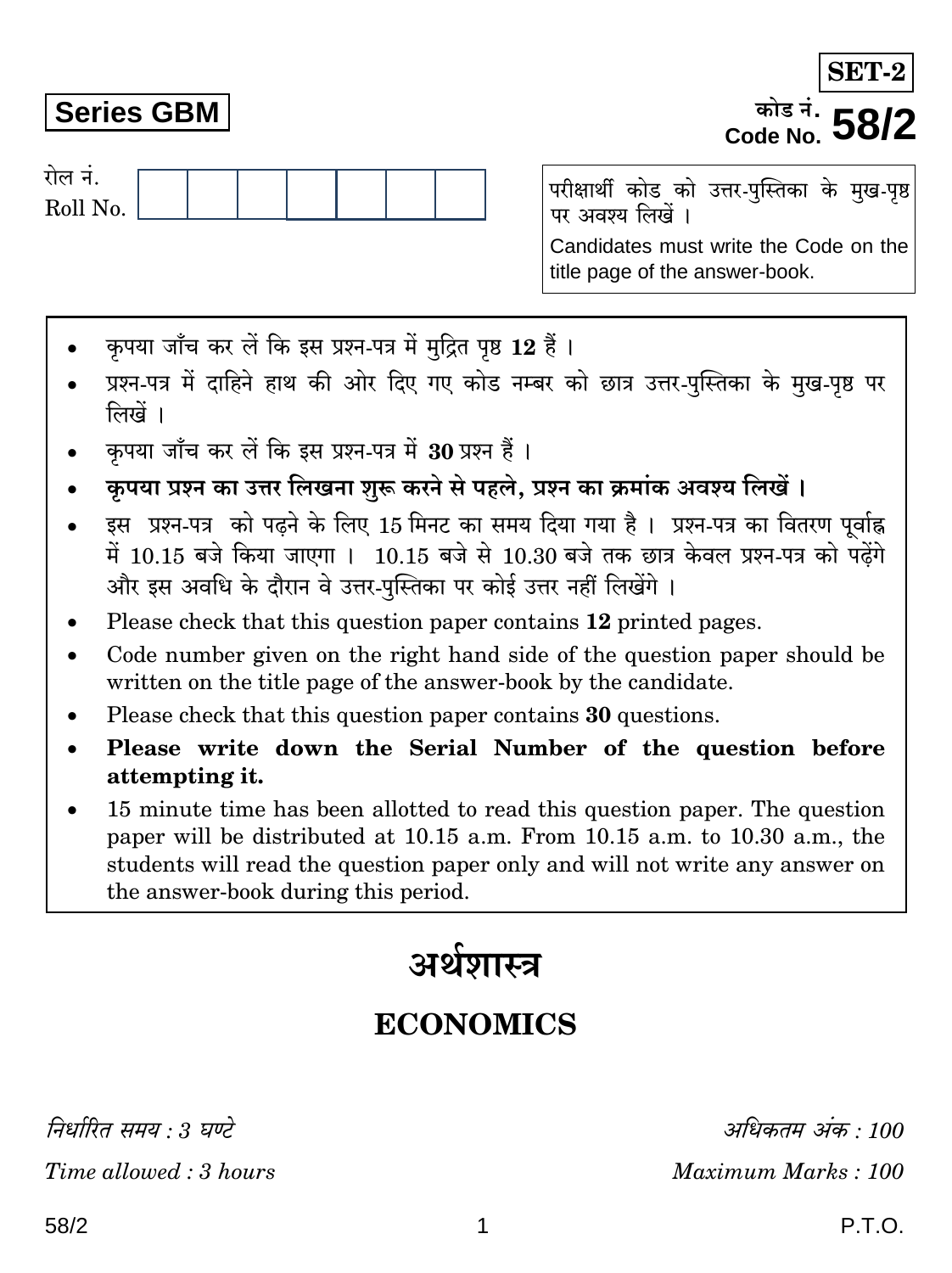## सामान्य निर्देश:

- दोनों खण्डों के **सभी** प्रश्न अनिवार्य हैं ।  $(i)$
- प्रत्येक प्रश्न के निर्धारित अंक उसके सामने दिए गए हैं ।  $(ii)$
- प्रश्न संख्या 1 5 तथा 16 20 अति लघृत्तरात्मक प्रश्न हैं. जिनमें प्रत्येक का 1 अंक है ।  $(iii)$ इनका प्रत्येक का उत्तर **एक वाक्य** में ही अपेक्षित है ।
- प्रश्न संख्या 6 8 और 21 23 लघुत्तरात्मक प्रश्न हैं, जिनमें प्रत्येक के 3 अंक हैं ।  $(iv)$ प्रत्येक का उत्तर सामान्यतः 60 शब्दों से अधिक नहीं होना चाहिए ।
- प्रश्न संख्या 9 11 और 24 26 भी लघुत्तरात्मक प्रश्न हैं, जिनमें प्रत्येक के 4 अंक हैं ।  $(v)$ प्रत्येक का उत्तर सामान्यतः 70 शब्दों से अधिक नहीं होना चाहिए ।
- प्रश्न संख्या 12 15 और 27 30 दीर्घ उत्तरात्मक प्रश्न हैं. जिनमें प्रत्येक के 6 अंक  $(vi)$ हैं । प्रत्येक का उत्तर सामान्यतः 100 शब्दों से अधिक नहीं होना चाहिए ।
- उत्तर संक्षिप्त तथा तथ्यात्मक होने चाहिए तथा यथासंभव ऊपर दी गई शब्द सीमा के अंतर्गत  $(iii)$ ही दिए जाने चाहिए ।

#### **General Instructions:**

- $(i)$ **All** questions in both the sections are compulsory.
- $(ii)$ Marks for questions are indicated against each question.
- $(iii)$ Question Nos.  $1 - 5$  and  $16 - 20$  are very short-answer questions carrying 1 mark each. They are required to be answered in **one sentence** each.
- $(iv)$ Question Nos.  $6-8$  and  $21-23$  are short-answer questions carrying 3 marks each. Answers to them should normally not exceed 60 words each.
- Question Nos.  $9 11$  and  $24 26$  are also short-answer questions  $(v)$ carrying 4 marks each. Answers to them should normally not exceed **70** words each.
- $(vi)$ Question Nos.  $12 - 15$  and  $27 - 30$  are long-answer questions carrying 6 marks each. Answers to them should normally not exceed 100 words each.
- Answers should be brief and to the point and the above word limits  $(vii)$ should be adhered to as far as possible.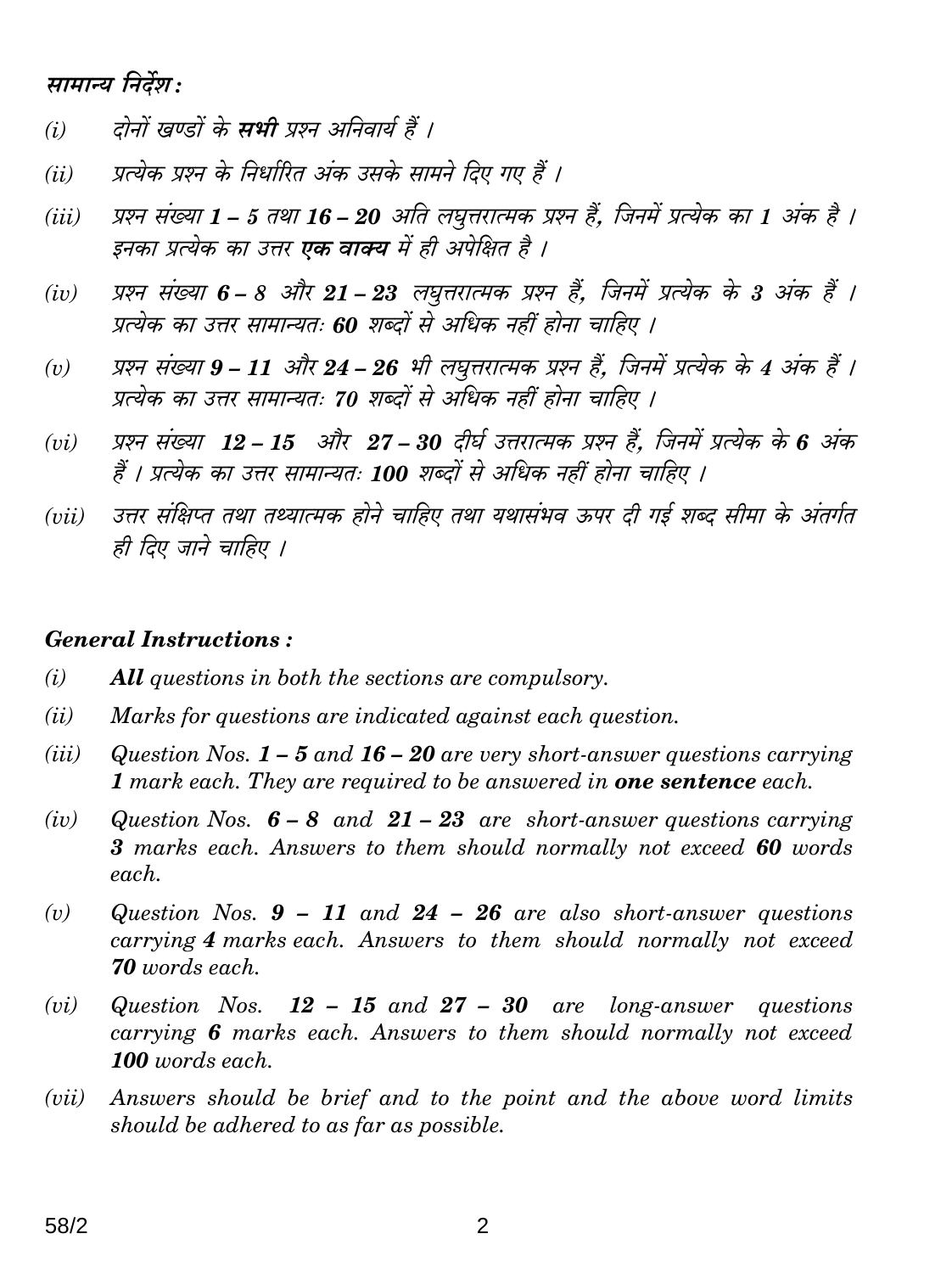#### खण्ड अ

## **SECTION A**

- अनधिमान वक्र की परिभाषा दीजिए । 1. Define indifference curve.
- एक विक्रेता का बाज़ार क़ीमत पर कोई प्रभाव *नहीं* होता (सही विकल्प चुनिए)  $2.$ 
	- (अ) पर्ण प्रतियोगिता में
	- (ब) एकाधिकार में
	- (स) एकाधिकारात्मक प्रतियोगिता में
	- (द) उपर्युक्त सभी में

A seller **cannot** influence the market price under (Choose the correct alternative)

- Perfect competition  $(a)$
- Monopoly (b)
- Monopolistic competition  $\epsilon$
- (d) All of the above
- एक वस्तु की माँग के बारे में कोई भी वक्तव्य पूर्ण माना जाता है जब उसमें निम्नलिखित का 3. ज़िक्र हो (सही विकल्प चुनिए):
	- (अ) वस्तु की क़ीमत
	- (ब) वस्तु की मात्रा
	- (स) समय अवधि
	- (द) उपर्युक्त सभी

Any statement about demand for a good is considered complete only when the following is/are mentioned in it (Choose the correct alternative):

- Price of the good  $(a)$
- Quantity of the good  $(b)$
- $(c)$ Period of time
- All of the above  $(d)$

 $\mathcal{I}$ 

 $\mathcal{I}$ 

 $\mathcal I$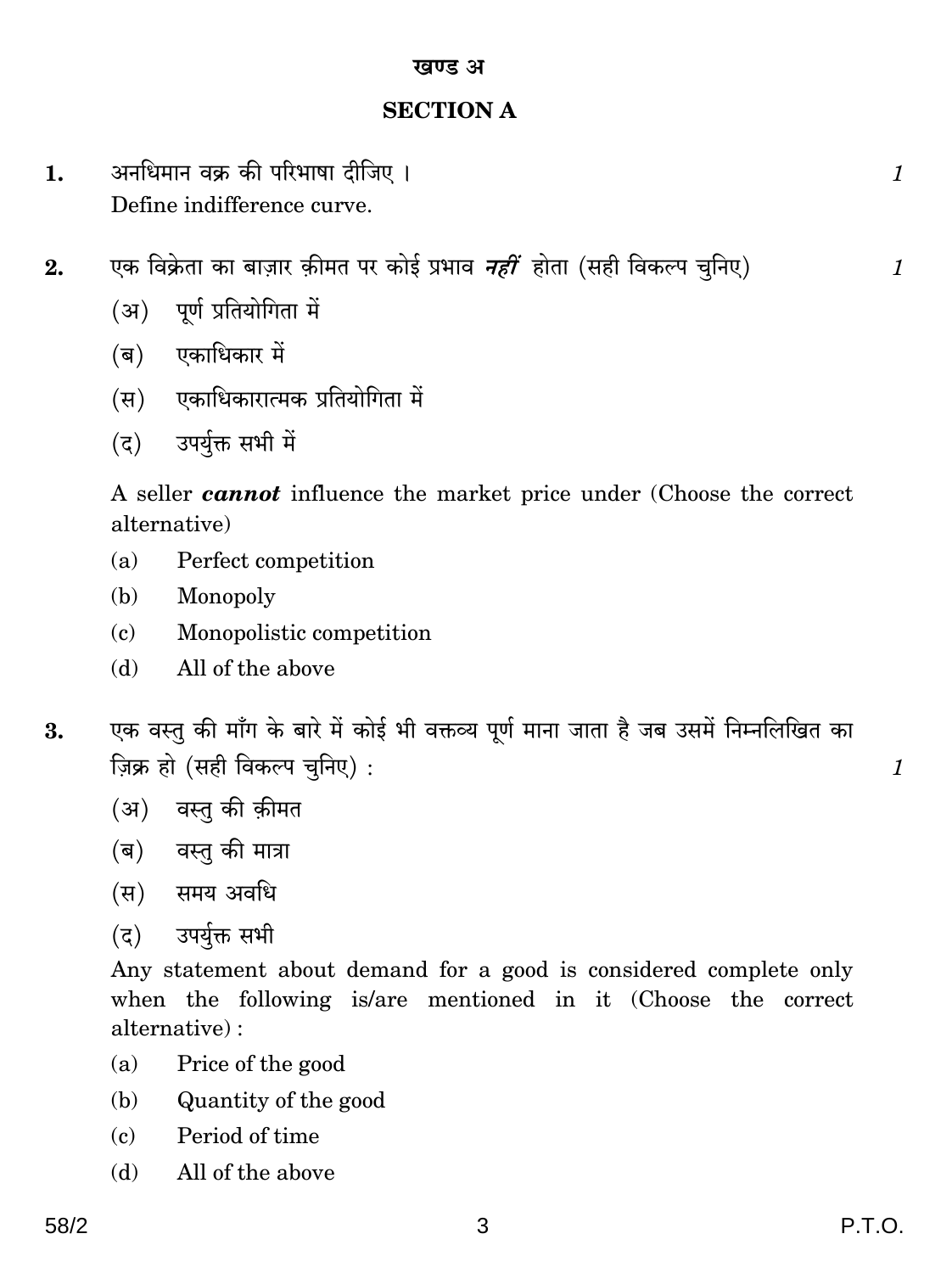- एकाधिकारात्मक प्रतियोगिता की कोई एक विशेषता बताइए ।  $\overline{4}$ . State any one feature of monopolistic competition.
- व्यय विधि द्वारा एक वस्तु की माँग को बेलोच उस स्थिति में कहा जाता है जब यदि (सही 5. विकल्प चुनिए)
	- वस्तु की क़ीमत गिरती है. तो इस पर व्यय बढ़ता है  $(3)$
	- वस्तु की क़ीमत गिरती है. तो इस पर व्यय घटता है  $(\overline{\mathsf{q}})$
	- वस्त की कीमत गिरती है. तो इस पर व्यय वही रहता है  $(\overline{H})$
	- वस्तु की क़ीमत बढ़ती है. तो इस पर व्यय घटता है  $(5)$

Demand for a good is termed inelastic through the expenditure approach when if (Choose the correct alternative)

- Price of the good falls, expenditure on it rises  $(a)$
- (b) Price of the good falls, expenditure on it falls
- $(c)$ Price of the good falls, expenditure on it remains unchanged
- (d) Price of the good rises, expenditure on it falls
- एक वस्तु की 'माँग में वृद्धि' और 'माँग-मात्रा में वृद्धि' के बीच भेद कीजिए । 6. 3

#### अथवा

'बजट सैट' और 'बजट रेखा' के अर्थ समझाइए । Distinguish between 'increase in demand' and 'increase in quantity demanded' of a good.

#### **OR**

Explain the meaning of 'Budget set' and 'Budget line'.

- "किसके लिए उत्पादन करें" की समस्या की व्याख्या कीजिए । 7. Explain the problem of "for whom to produce".
- उत्पादन संभावना सीमा का अर्थ और इसकी विशेषताएँ बताइए । 8. Give the meaning and characteristics of production possibility frontier.

4

 $\boldsymbol{\mathit{1}}$ 

3

3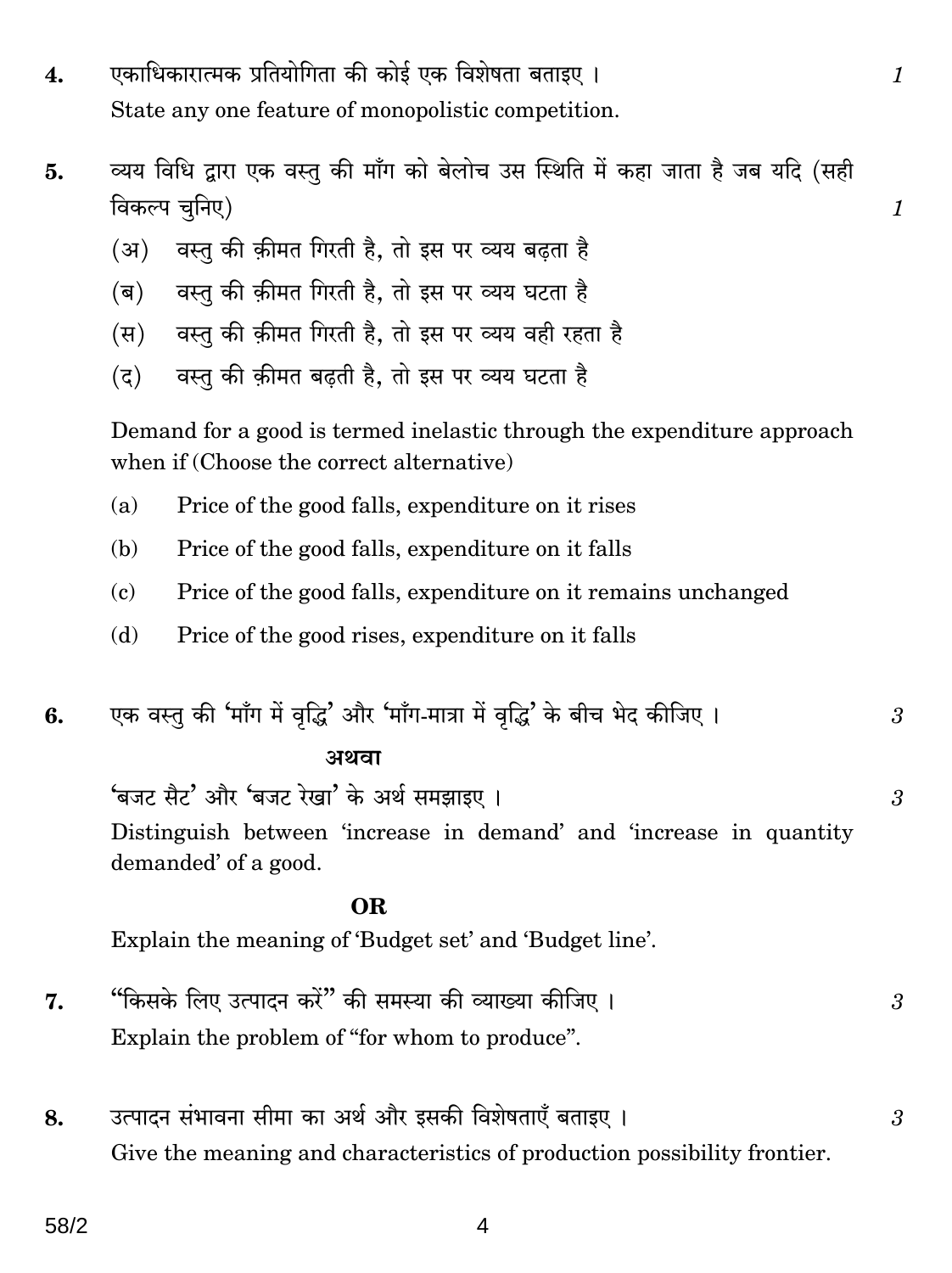$58/2$ 

#### बाज़ार पूर्ति की परिभाषा दीजिए । 'आगतों की क़ीमत' कारक की व्याख्या कीजिए जिसके 9. कारण पूर्ति में परिवर्तन हो सकते हैं।

#### अथवा

जब केवल एक आगत की इकाइयों की मात्रा बढाई जाती है और अन्य आगतों को स्थिर रखा जाता है, तो सीमांत उत्पाद और कुल उत्पाद का क्या व्यवहार होगा ? बताइए । Define market supply. Explain the factor 'input prices' that can cause a change in supply.

#### OR.

Give the behaviour of marginal product and total product as more and more units of only one input are employed while keeping other inputs as constant.

- पूर्ण प्रतियोगिता की "बाज़ार के बारे में पूर्ण ज्ञान" विशेषता की व्याख्या कीजिए । 10.  $\boldsymbol{4}$ Explain "perfect knowledge about the markets" feature of perfect competition.
- एक संख्यात्मक उदाहरण की सहायता से ह्रासमान सीमांत प्रतिस्थापन दर का अर्थ 11. समझाइए । Explain with the help of a numerical example, the meaning of diminishing marginal rate of substitution.
- पूर्ण अल्पाधिकार और अपूर्ण अल्पाधिकार के बीच अंतर बताइए । अल्पाधिकार की "फर्मों 12. के बीच परस्पर निर्भरता" विशेषता की व्याख्या भी कीजिए।

#### अथवा

एक तालिका की सहायता से माँग आधिक्य और पूर्ति आधिक्य के अर्थ समझाइए । इनके संतुलन क़ीमत पर प्रभाव की व्याख्या कीजिए ।

Distinguish between perfect oligopoly and imperfect oligopoly. Also explain the "interdependence between the firms" feature of oligopoly.

## OR.

Explain the meaning of excess demand and excess supply with the help of a schedule. Explain their effect on equilibrium price.

 $\overline{4}$ 

 $\boldsymbol{4}$ 

 $\overline{4}$ 

6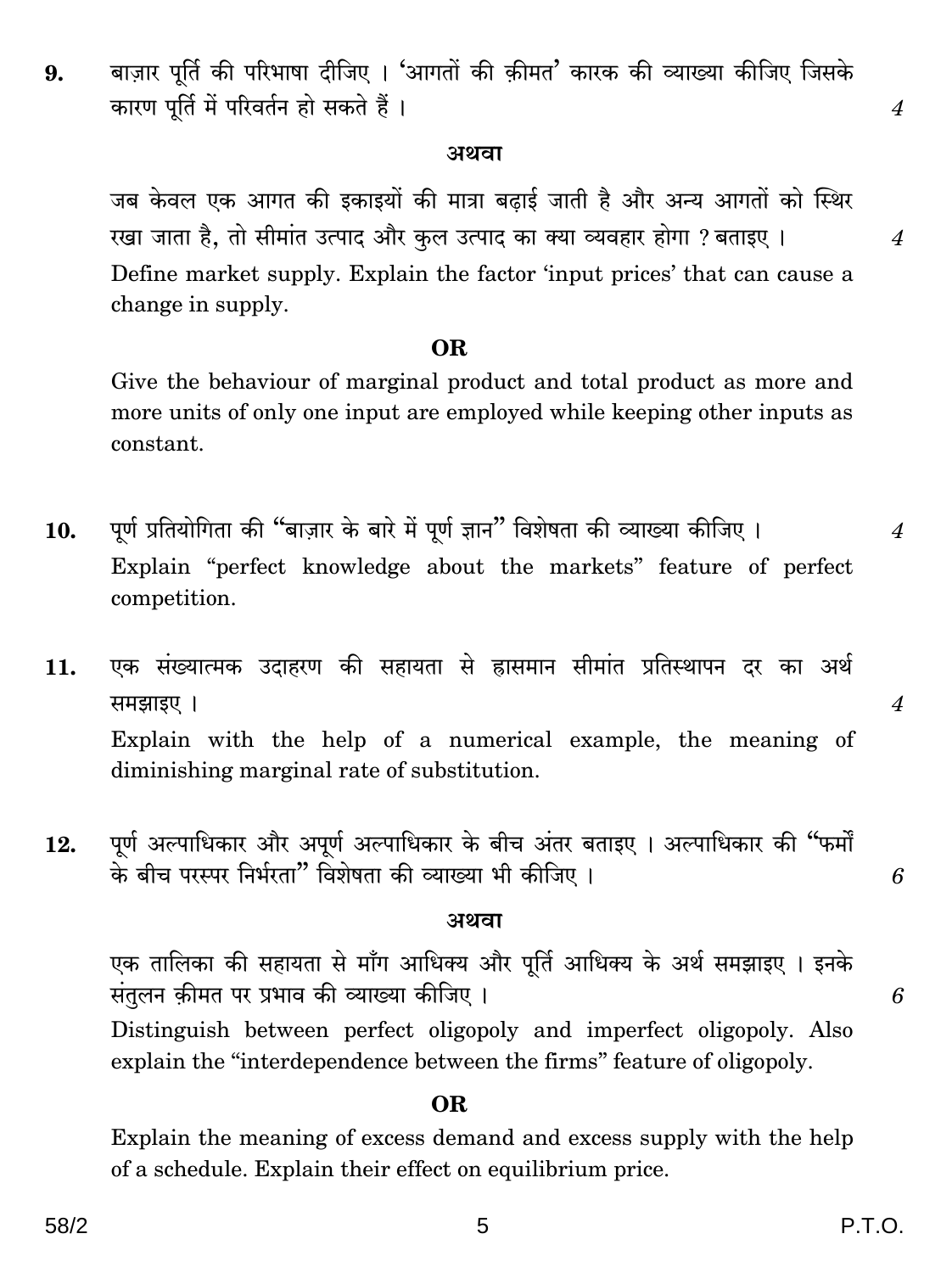# **13.** {ZåZ{b{IV Vm{bH\$m H\$mo nyam H\$s{OE : *6*

| उत्पादन        | कुल                      | औसत                      | सीमांत              | औसत                 |
|----------------|--------------------------|--------------------------|---------------------|---------------------|
| (इकाइयाँ)      | लागत $(\overline{\tau})$ | परिवर्ती                 | लागत $(\bar{\tau})$ | स्थिर               |
|                |                          | लागत $(\overline{\tau})$ |                     | लागत $(\bar{\tau})$ |
| 0              | 30                       |                          |                     |                     |
| $\mathbf{1}$   | .                        |                          | 25                  | 30                  |
| $\overline{2}$ | 78                       | .                        |                     |                     |
| 3              | .                        | 23                       | .                   | 10                  |
| 4              |                          |                          | 23                  |                     |
| 5              | 150                      |                          |                     | 6                   |

Complete the following table :

| Output<br>(units) | Total<br>Cost $(\overline{\tau})$ | Average<br>Variable<br>Cost $(\overline{\tau})$ | Marginal<br>Cost $(\overline{\tau})$ | Average<br>Fixed<br>Cost $(\overline{\tau})$ |
|-------------------|-----------------------------------|-------------------------------------------------|--------------------------------------|----------------------------------------------|
|                   | 30                                |                                                 |                                      |                                              |
| 1                 | .                                 | $\cdots$                                        | 25                                   | 30                                           |
| $\overline{2}$    | 78                                |                                                 |                                      |                                              |
| 3                 | .                                 | 23                                              | .                                    | 10                                           |
| 4                 |                                   |                                                 | 23                                   |                                              |
| 5                 | 150                               |                                                 |                                      | 6                                            |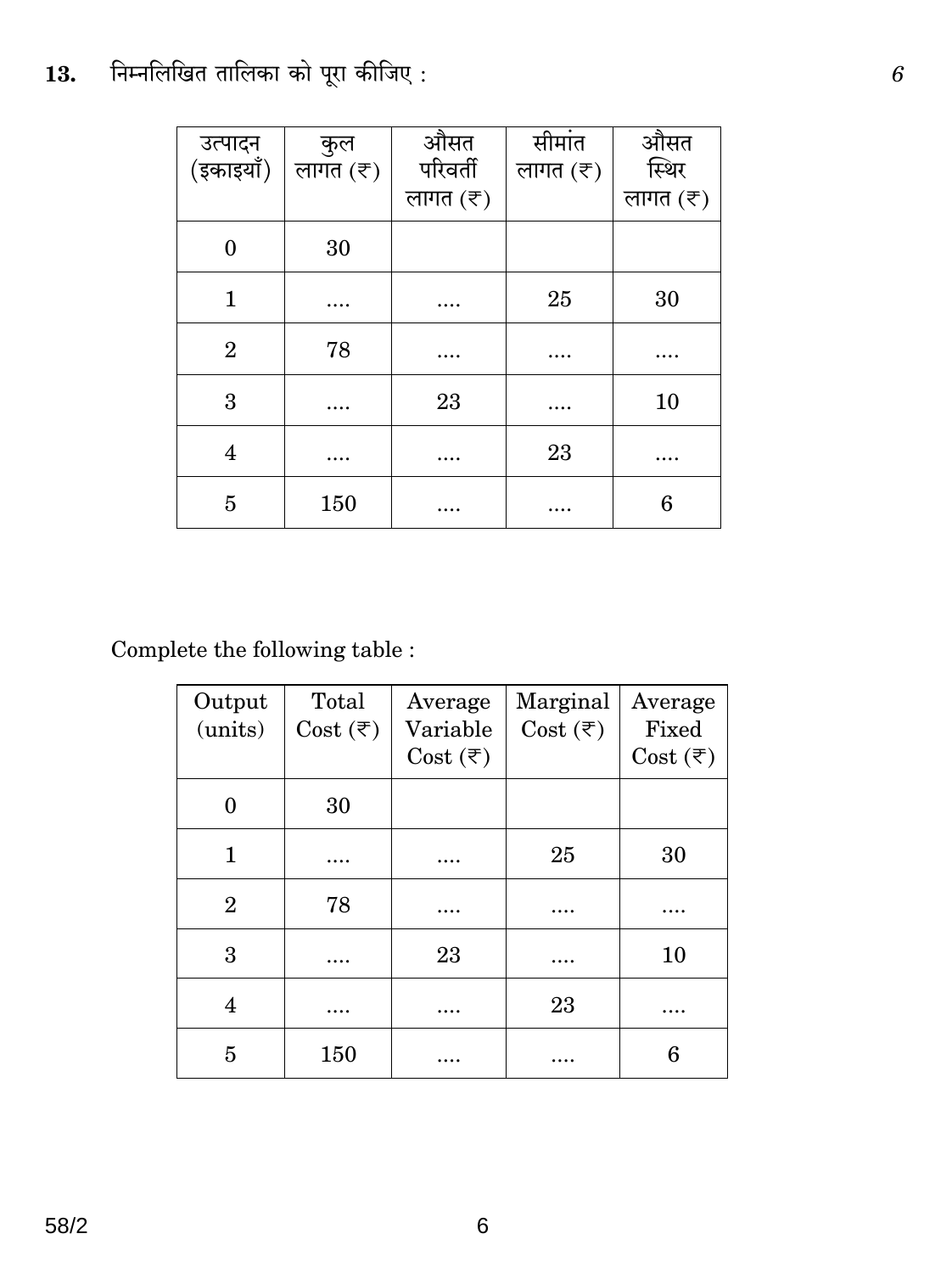निम्नलिखित तालिका से उत्पादन का वह स्तर ज्ञात कीजिए जिस पर उत्पादक संतुलन में 14. होगा (सीमांत लागत और सीमांत संप्राप्ति विधि का प्रयोग कीजिए)। अपने उत्तर के लिए कारण दीजिए ।

| ' उत्पादन (इकाइयाँ)      |    |    |    |    | 5  |
|--------------------------|----|----|----|----|----|
| कुल संप्राप्ति (आगम) (₹) | 16 | 30 | 42 | 52 | 60 |
| कुल लागत $(\bar{\tau})$  | 14 | 27 | 39 | 49 | 61 |

From the following table find out the level of output at which the producer will be in equilibrium (use marginal cost and marginal revenue) approach). Give reasons for your answer.

| Output (units)                 |    |    |    |    |    |
|--------------------------------|----|----|----|----|----|
| Total Revenue $(\bar{\tau})$   | 16 | 30 | 42 | 52 | 60 |
| Total Cost $(\overline{\tau})$ | 14 | 27 | 39 | 49 | 61 |

जब एक वस्तु की क़ीमत ₹ 10 प्रति इकाई से बढ़कर ₹ 12 प्रति इकाई होती है, तो इसकी 15. माँग-मात्रा 20 प्रतिशत कम हो जाती है । इसकी माँग की कीमत लोच का परिकलन कीजिए । यदि इसकी क़ीमत ₹ 10 प्रति इकाई से बढ़कर ₹ 13 प्रति इकाई हो जाए, तो इसकी माँग-मात्रा में कितने प्रतिशत परिवर्तन होगा ? When the price of a good rises from  $\overline{\tau}$  10 per unit to  $\overline{\tau}$  12 per unit, its quantity demanded falls by 20 percent. Calculate its price elasticity of demand. How much would be the percentage change in its quantity

demanded, if the price rises from  $\overline{\tau}$  10 per unit to  $\overline{\tau}$  13 per unit?

6

6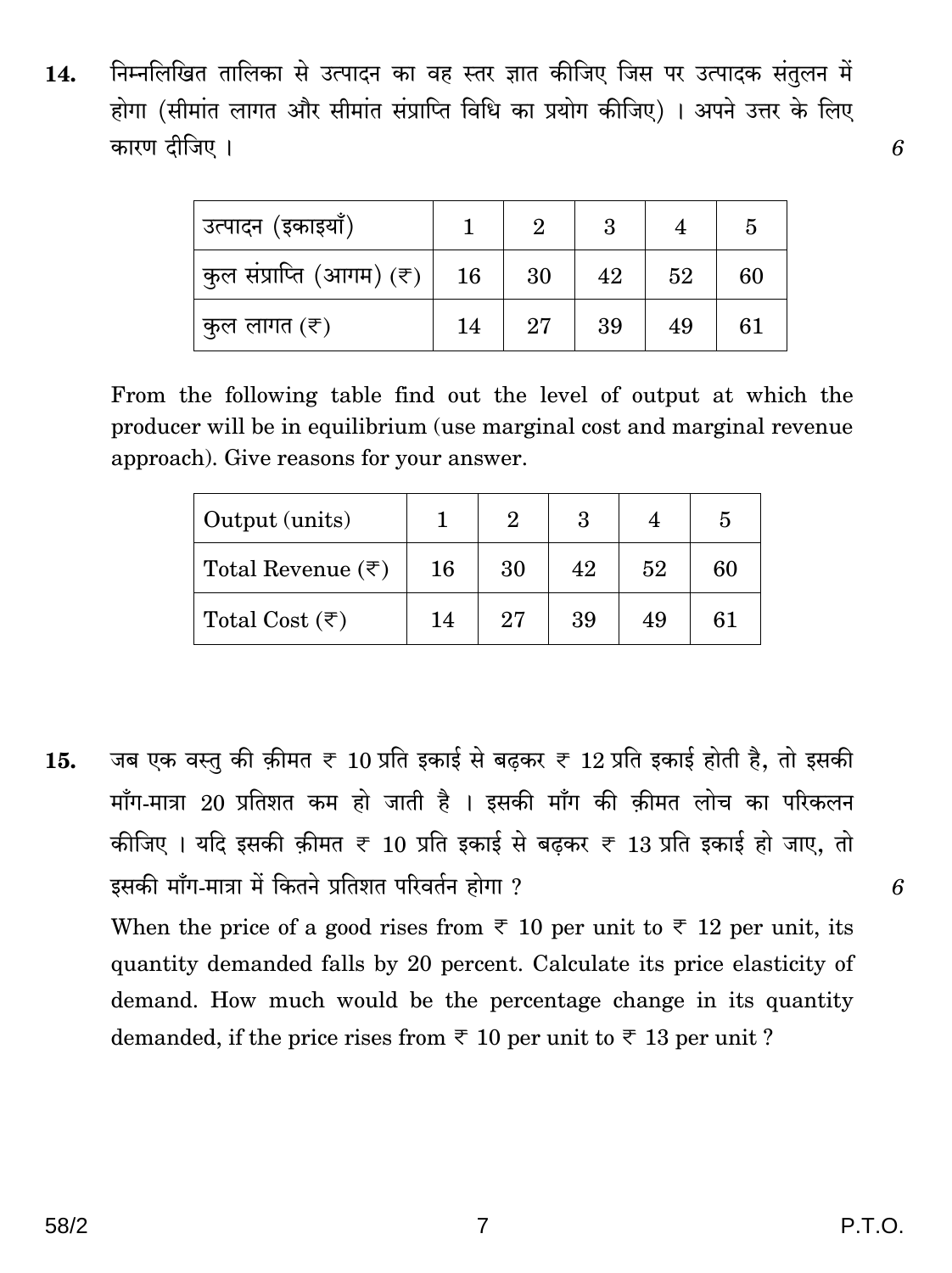# खण्ड ब **SECTION B**

| 16. | सीमांत उपभोग प्रवृत्ति की परिभाषा दीजिए ।                                                                                                                                                                                                                                                                                                                                                                                                                                 | $\it 1$                     |
|-----|---------------------------------------------------------------------------------------------------------------------------------------------------------------------------------------------------------------------------------------------------------------------------------------------------------------------------------------------------------------------------------------------------------------------------------------------------------------------------|-----------------------------|
|     | Define marginal propensity to consume.                                                                                                                                                                                                                                                                                                                                                                                                                                    |                             |
| 17. | सरकारी बजट की परिभाषा दीजिए ।<br>Define Government budget.                                                                                                                                                                                                                                                                                                                                                                                                                | 1                           |
| 18. | देशीय मुद्रा के मूल्यहास का क्या अर्थ है ?<br>What is meant by depreciation of domestic currency?                                                                                                                                                                                                                                                                                                                                                                         | $\mathcal{I}_{\mathcal{A}}$ |
| 19. | माँग जमाओं में शामिल हैं (सही विकल्प चुनिए)<br>बचत खाता जमाएँ और सावधि जमाएँ<br>(3)<br>बचत खाता जमाएँ और चालू खाता जमाएँ<br>(ब)<br>(स) चालू खाता जमाएँ और सावधि जमाएँ<br>सभी प्रकार की जमाएँ<br>(5)<br>Demand deposits include (Choose the correct alternative)<br>(a)<br>Saving account deposits and fixed deposits<br>(b)<br>Saving account deposits and current account deposits<br>(c)<br>Current account deposits and fixed deposits<br>(d)<br>All types of deposits | 1                           |
| 20. | यदि सीमान्त उपभोग प्रवृत्ति सीमांत बचत प्रवृत्ति से अधिक है, तो गुणक का मूल्य (सही<br>विकल्प चुनिए)<br>$(3)$ 2 से अधिक होगा<br>$(a)$ 2 से कम होगा<br>$(\mathtt{H})=2$ के बराबर होगा                                                                                                                                                                                                                                                                                       | 1                           |

 $($ द)  $5$  के बराबर होगा

If the marginal propensity to consume is greater than marginal propensity to save, the value of the multiplier will be (Choose the correct alternative)

- greater than 2  $(a)$
- $(b)$  $less than 2$
- $(c)$ equal to 2
- $(d)$ equal to 5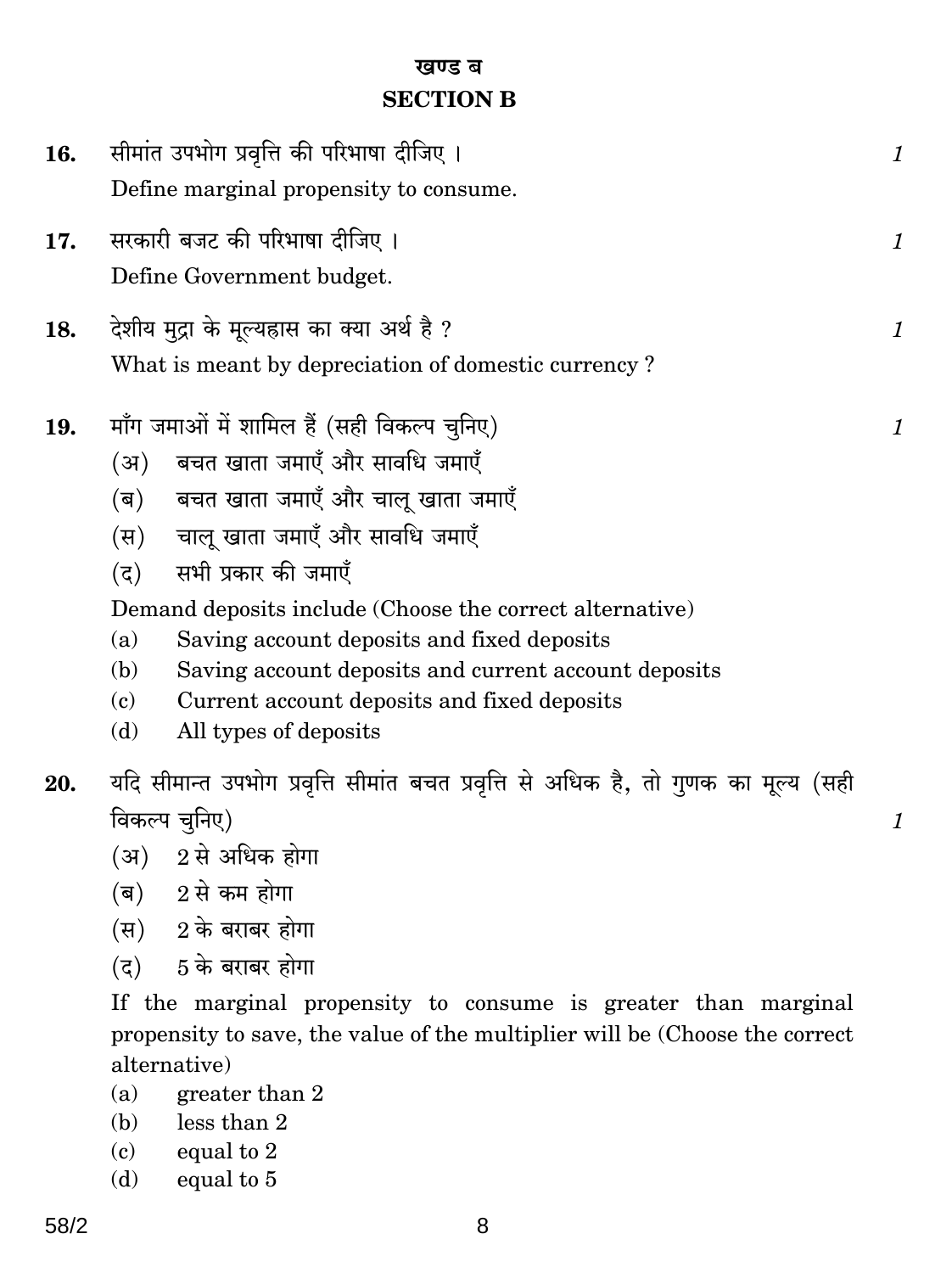Explain the circular flow of income.

प्रत्यक्ष करों और अप्रत्यक्ष करों में भेद कीजिए । प्रत्येक का एक उदाहरण दीजिए । 22.

Distinguish between direct taxes and indirect taxes. Give an example of each

वस्तु विनिमय प्रणाली के अन्तर्गत आने वाली "सम्पत्ति संचय करने में कठिनाई" समस्या को 23. समझाइए ।

#### अथवा

मुद्रा के "विनिमय का माध्यम" कार्य समझाइए ।

Explain "difficulty in storing wealth" problem faced in the barter system of exchange.

#### OR.

Explain the "medium of exchange" function of money.

अर्थव्यवस्था में आर्थिक स्थिरता लाने में सरकारी बजट कैसे सहायक हो सकता है ? 24. समझाइए ।  $\overline{4}$ Explain how government budget can be helpful in bringing economic stabilization in the economy. केन्द्रीय बैंक के "बैकों का बैंक" कार्य की व्याख्या कीजिए । 25.  $\boldsymbol{4}$ अथवा वाणिज्यिक बैंकों द्वारा साख निर्माण की प्रक्रिया की व्याख्या कीजिए ।  $\overline{4}$ 

Explain the "bankers' bank" function of the central bank.

#### **OR**

Explain the process of credit creation by commercial banks.

3

3

 $\mathcal{S}$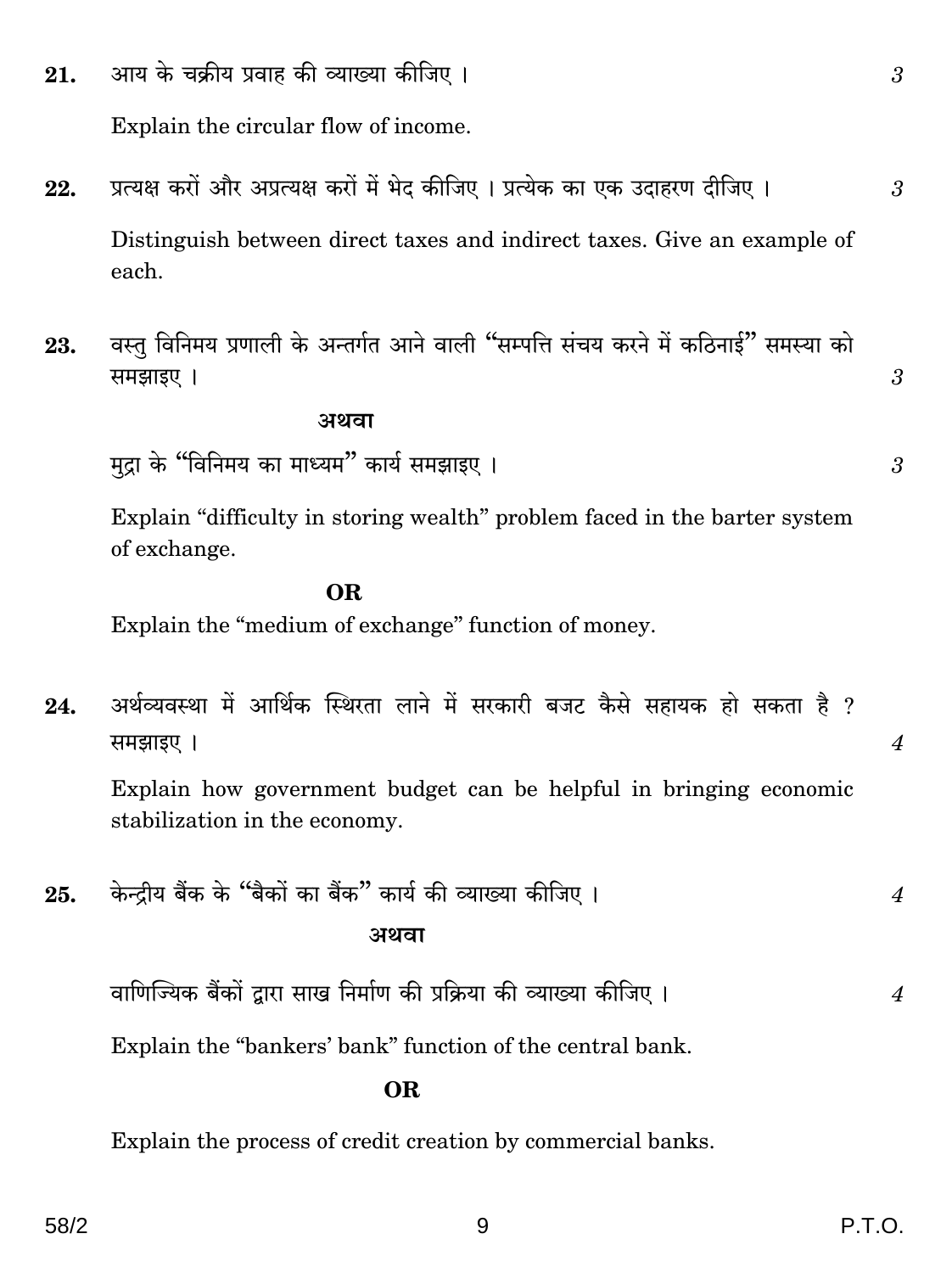- एक अर्थव्यवस्था संतुलन में है। निम्नलिखित आँकड़ों से सीमांत बचत प्रवृत्ति का परिकलन 26. कीजिए :
	- $(3)$ आय =  $10,000$
	- $(\overline{\mathsf{q}})$ स्वायत्त उपभोग $=500$
	- उपभोग व्यय = 8,000  $(\overline{\mathbf{E}})$

An economy is in equilibrium. From the following data, calculate the marginal propensity to save:

- $(a)$ Income =  $10,000$
- (b) Autonomous consumption  $= 500$
- $\epsilon$ Consumption expenditure  $= 8,000$
- दिए गए उपभोग वक्र से बचत वक्र प्राप्त करने हेतु लिए जाने वाले कदमों की रूपरेखा प्रस्तुत 27. कीजिए । रेखाचित्र का प्रयोग कीजिए ।

6

6

 $\overline{\mathcal{A}}$ 

Given a consumption curve, outline the steps required to be taken in deriving a saving curve from it. Use diagram.

निम्नलिखित प्रश्न केवल **दृष्टिहीन परीक्षार्थियों** के लिए प्रश्न संख्या 27 के स्थान पर है । नोट:

Note: The following question is for the **Blind Candidates** only in lieu of Q. No. 27.

राष्ट्रीय आय संतुलन की दो वैकल्पिक शर्तें बताइए । यदि अर्थव्यवस्था संतुलन में न हो, तो क्या होने की संभावना होती है ? समझाइए । Give two alternative conditions of national income equilibrium. Explain what is likely to happen, if the economy is not in equilibrium.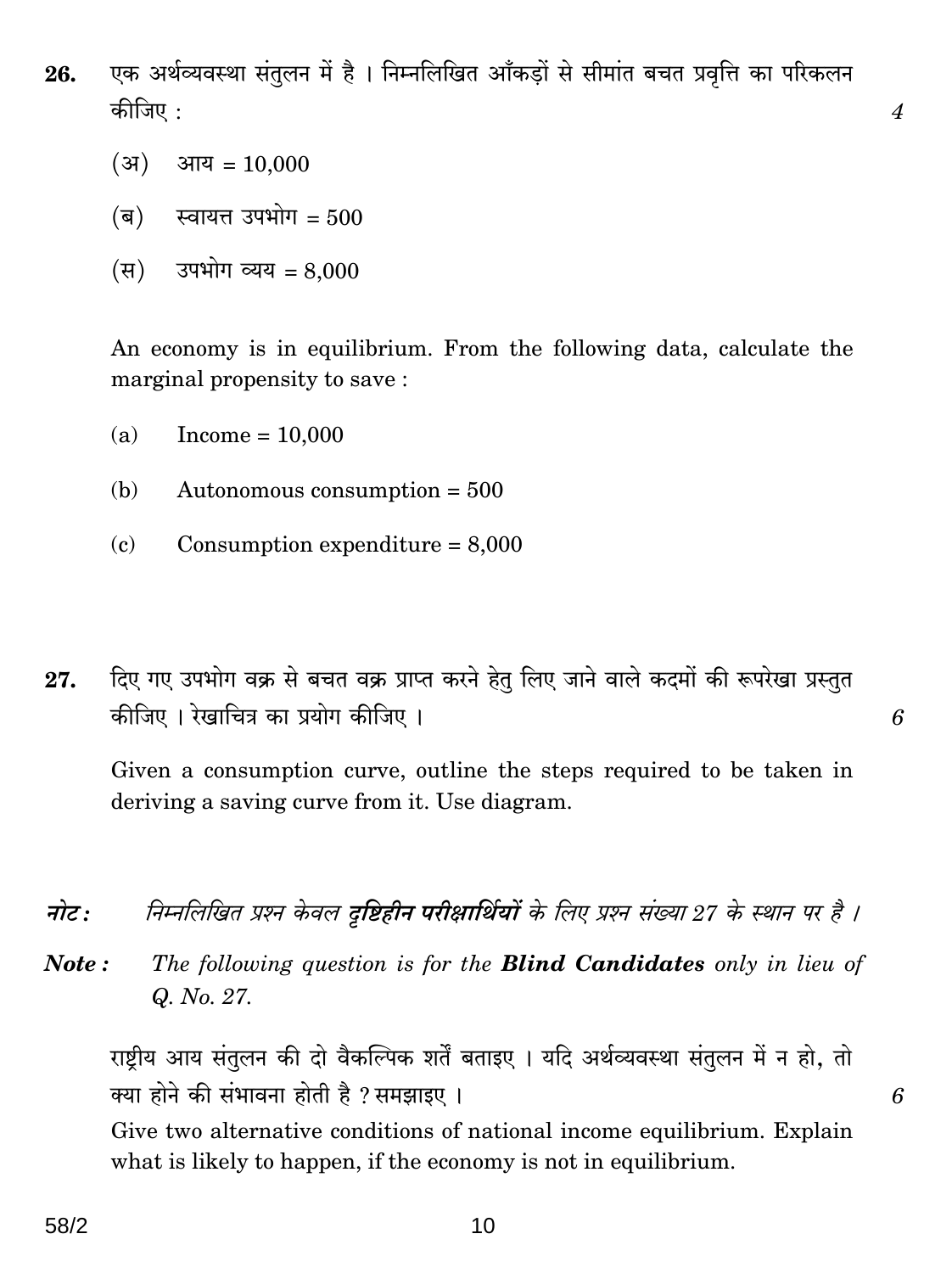58/2

मूल्य वृद्धि विधि द्वारा राष्ट्रीय आय का आकलन करते समय बरती जाने वाली सावधानियों 28. की व्याख्या कीजिए ।

#### अथवा

क्या निम्नलिखित को भारत की राष्ट्रीय आय में शामिल किया जाएगा ? अपने उत्तर के लिए कारण टीजिए ।

- बाढ पीडितों को वित्तीय सहायता (अ)
- भारत में विदेशी बैंक की शाखाओं द्वारा अर्जित लाभ  $(\overline{\mathbf{q}})$
- भारत में अमरीकी दतावास में कार्यरत भारतीयों का वेतन  $(\overline{H})$

Explain the precautions that are taken while estimating national income by value added method.

#### OR.

Will the following be included in the national income of India ? Give reasons for your answer.

- Financial assistance to flood victims  $(a)$
- Profits earned by the branches of a foreign bank in India (b)
- Salaries of Indians working in the American Embassy in India  $\epsilon$

(अ) बाज़ार मूल्य पर निवल राष्ट्रीय उत्पाद, तथा (ब) सकल राष्ट्रीय प्रयोज्य आय का 29. परिकलन कीजिए :

|                                | (ह करोड़ों में)                     |
|--------------------------------|-------------------------------------|
| स्वनियोजितों की मिश्रित आय     | 8,000                               |
| मूल्यह्रास                     | 200                                 |
| लाभ                            | 1,000                               |
| किराया                         | 600                                 |
| ब्याज                          | 700                                 |
|                                | 3,000                               |
| निवल अप्रत्यक्ष कर             | 500                                 |
| विदेशों को निवल कारक आय        | 60                                  |
| निवल निर्यात                   | $(-)50$                             |
| विदेशों को निवल चालू हस्तांतरण | 20                                  |
|                                | कर्मचारियों का पारिश्रमिक<br>(viii) |

 $11$ 

6

6